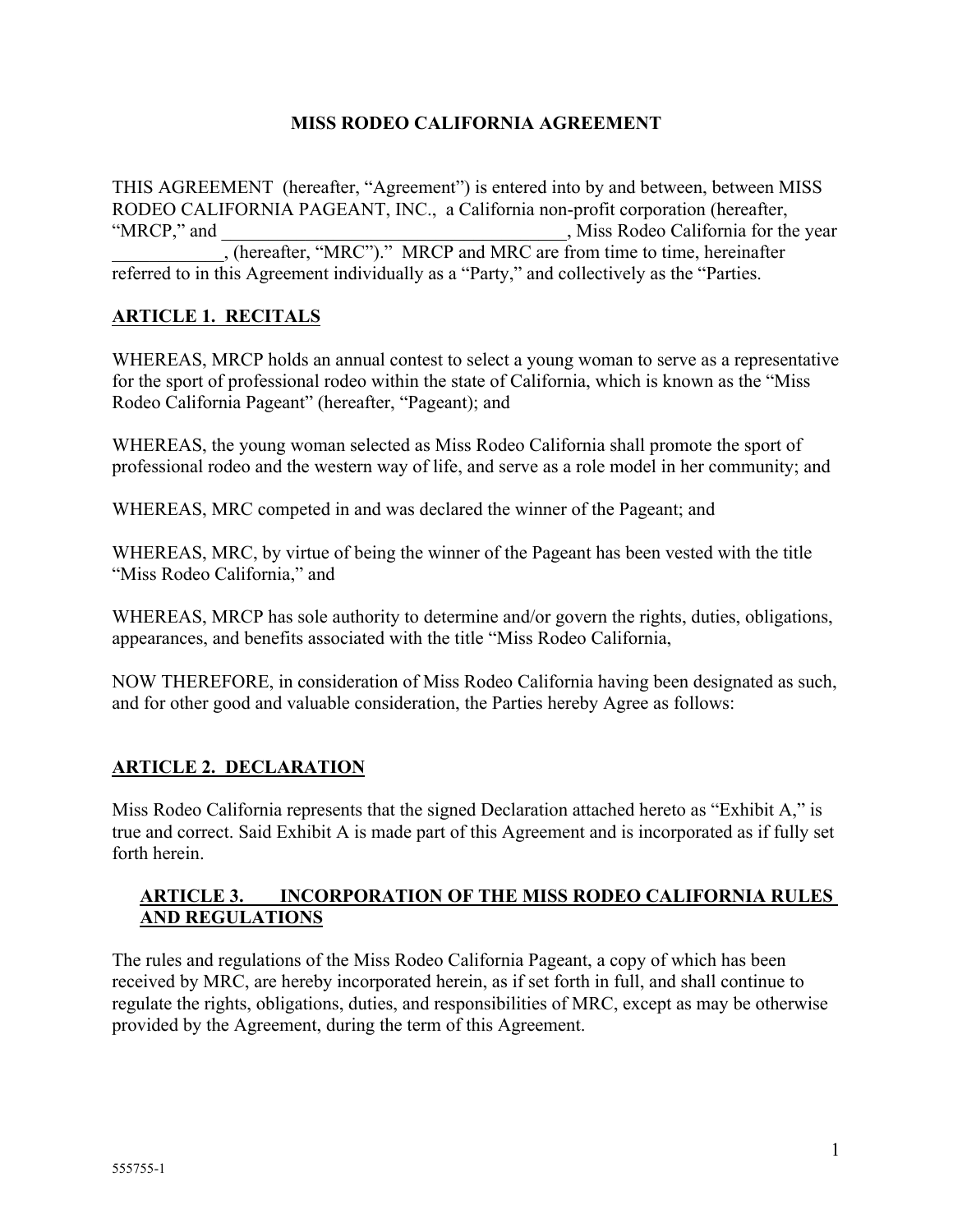#### **ARTICLE 4. TERM AND TERMINATION**

| 4.1 | The Term of this Agreement shall commence on |           |
|-----|----------------------------------------------|-----------|
|     |                                              | and shall |
|     | terminate on                                 |           |

- 4.2 This Agreement may be terminated at any time by mutual Agreement of the Parties. Non-performance of MRC of any obligations required under this Agreement, or MRC's violation of any of the Terms of Conditions of this Agreement, including any violation of the Miss Rodeo California Pageant Rules and Regulations, constitutes a material breach of this Agreement, and shall entitle MRCP the option to immediately terminate this Agreement.
- 4.3 In the event this Agreement is terminated, MRCP, in its sole discretion, has the right to declare the title and office of Miss Rodeo California forfeited by MRC, and MRC shall be deemed to have immediately resigned and forfeited all benefits herein. MRC shall immediately return to MRCP all awards and prizes received in conjunction with the Miss Rodeo California Pageant, including, but not limited to, the Miss Rodeo California perpetual crown, buckle, saddle, horse trailer and title.
- 4.4 In the event the title and office of MRC becomes open by such action by MRCP, or by voluntary resignation of MRC, MRCP shall select a successor MRC and such person shall be entitled to receive such prizes and awards as may be determined by MRCP

### **ARTICLE 5. DUTIES, OBLIGATIONS AND PROHIBITED CONDUCT OF MISS RODEO CALIFORNIA**

- 5.1 During her term as Miss Rodeo California, MRC shall not become a contestant or participant in any other beauty or talent contest, or make, agree to make, any public appearance in her capacity as MRC without express written permission of MRCP.
- 5.2 Attendance at rodeos, promotional events, media interviews, and other events designated by MRCP as "official appearances" (hereafter, "Appearances") shall be required, and such Appearances shall entitle MRC to collect a pre-determined Appearance Fee to reimburse her for her expenses. MRC may, but is not required to, attend other rodeos at her own expense, subject to prior approval by MRCP.
- 5.3 MRC is responsible for collecting all Appearance Fees, including, but not limited to, reimbursements for lodging and travel, from the organization who contracted for her appearance (hereafter, "Contracting Organization")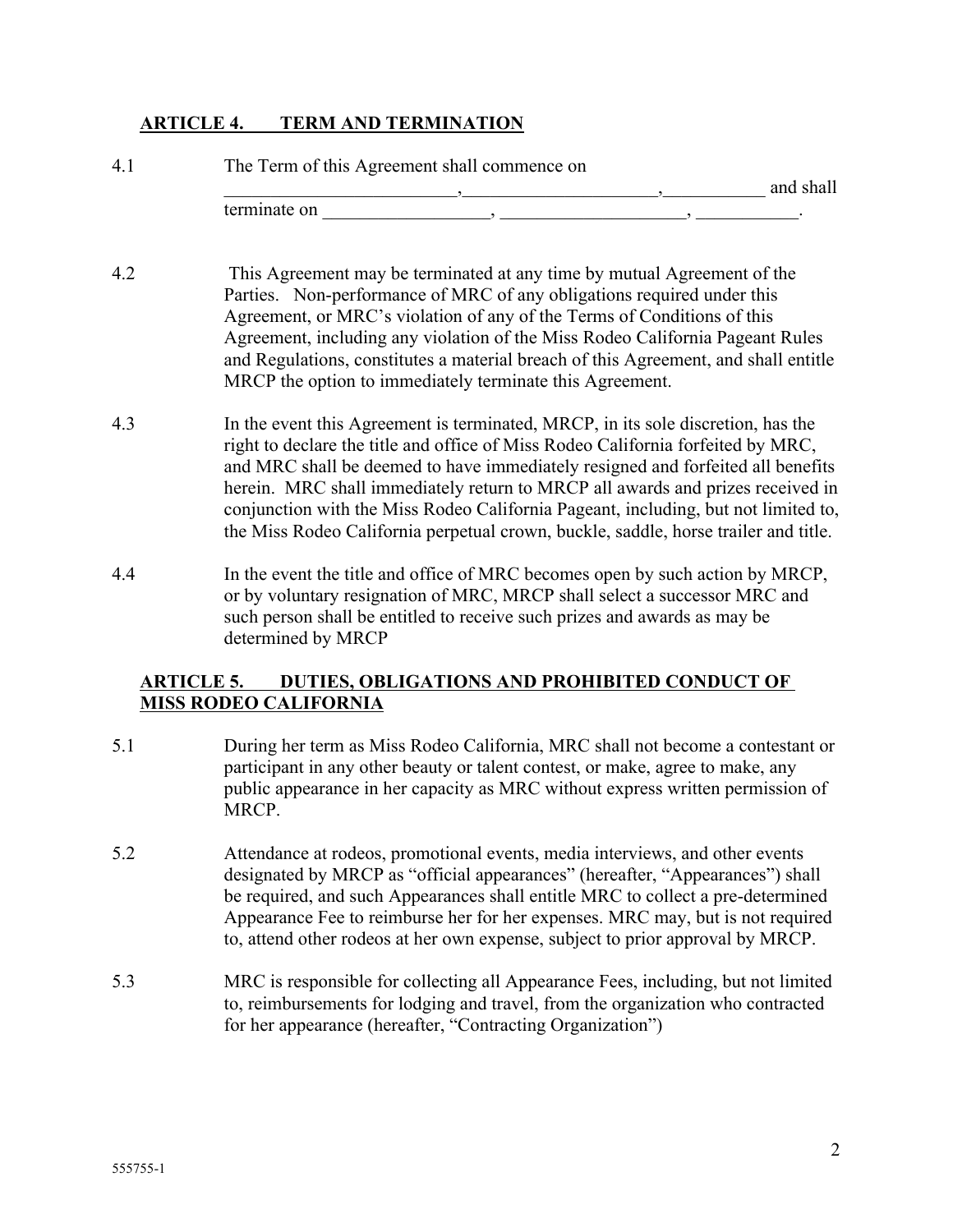- 5.4 MRC may be required to attend or perfom interviews, endorsements, testimonials, filmings, tapings, photographic or recording sessions, educational programs, and other such events ("Events") as are determined by MRCP, and that MRC understands and agrees that for such events, so determined by MRCP, there may not be any fee or expenses reimbursed. 5.5 MRC shall not permit any other person, or firm, or corporation, without the written consent of MRCP, to advertise, announce, or make known, directly or indirectly, by paid advertisement, press notices, or otherwise, that Miss Rodeo California will appear other that at officially designated functions of MRC. 5.6 MRC understands and agrees that at no time will she be permitted to travel to, and/or attend, official MRC Appearances, Events, or other engagements with a boyfriend or fiancée. 5.7 During MRC's term as Miss Rodeo California she shall not marry, nor live with a male person who is not a relative. 5.8 MRC shall at all times conduct herself in a manner which represents high moral values and ethical character, and shall maintain the dignity of the title herein granted. 5.9 At all Appearances, Events or other engagements where MRC is appearing as Miss Rodeo California, she required to dress in western apparel appropriate for the particular occasion, complete with crown, belt buckle, and banner, unless prior permission is received from MRCP, or the situation so requires. Appropriate western apparel shall include, but is not limited to, a long-sleeved western shirt and creased pants with boots; a long-sleeved western-styled dress with dress boots; or a western-styled skirt-suit or pantsuit with a long-sleeved jacket and boots. 5.10 MRC shall be appropriately groomed at all Appearances, Events or other MRC engagements, including styled hair, suitable make-up, and polished or neatly manicured fingernails.
- 5.11 MRC shall not, during her reign, solicit donations of any kind from any contributor to the Miss Rodeo California Pageant who contributed during the prior two years and the year in which MRC's reign commences. MRC is free to solicit donations from any person, firm or business that did not contribute to the Miss Rodeo California Pageant. These donations shall be made for the purpose of raising funds to assist with her expenses during her reign and in her competition at the Miss Rodeo America Pageant.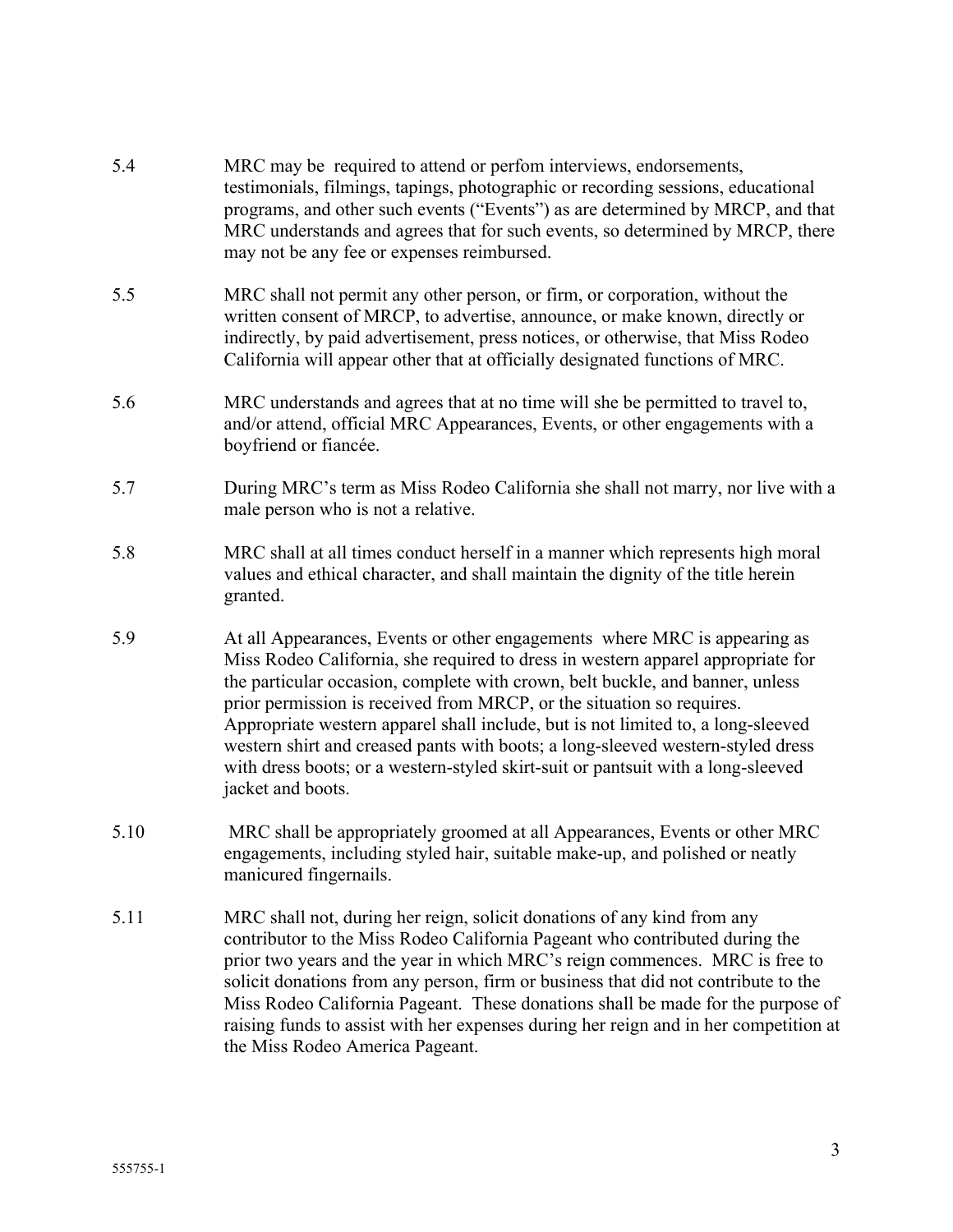- 5.12 MRC shall not maintain a Myspace page, Facebook account, blog or other internet website that contains language or images that are unbecoming to, or in any way compromise the wholesome image of, MRC or the title of "Miss Rodeo California."
- 5.13 As the outgoing Miss Rodeo California, MRC shall be required to attend the Miss Rodeo California Pageant for the following year. MRC shall dress in appropriate western attire for all Pageant events, and shall provide MRCP with a description of her outfits prior to the Pageant.
- 5.14 As the outgoing Miss Rodeo California, MRC shall furnish to MRCP, no later than five (5) days prior to the coronation of her successor, a pre-recorded outgoing message, or a transcript of her farewell speech if she chooses to give the speech in person. This speech shall be no longer than three (3) minutes in length and will be used or delivered at the Pageant at the sole discretion of the MRCP.
- 5.15 MRC, during the coronation ceremonies of the Pageant succeeding her reign as MRC, shall present the perpetual crown to the successor Miss Rodeo California.
- 5.16 All scholarships, if any, awarded to MRC by MRC's being designated Miss Rodeo California, may, at the option of the Executive Board of Directors of MRCP, be forfeited unless MRC is enrolled as a student in an educational institution acceptable to said MRCP within sixteen (16) months from the date MRC completes her reign as Miss Rodeo California. There will be a time extension granted, by mutual agreement, should MRC become Miss Rodeo America the year following her reign as Miss Rodeo California. All scholarship funds to which MRC is entitled, if any, shall be paid directly to the educational institution in which MRC is enrolled and shall be paid upon receipt, from said institution, of a billing for tuition, board and room, or other costs and expenses for MRC's education. Further, that unless MRC maintains a minimum grade point average of C, or its numerical equivalent, at all times, any continuing scholarship funds may, at the option of MRCP be suspended or terminated. That from time to time, by request of the Executive Board of MRCP, MRC shall furnish them with a current and complete transcript of her grades from the institution in which she may be enrolled. That all funds of any scholarship shall remain the property of MRCP and that MRC waives all rights or claims hereto in the event she does not comply with the terms of this paragraph.
- 5.17 MRC shall not make any unauthorized use of, nor permit a third-party to make unauthorized use of the Miss Rodeo California title, trademark, or logo.
- 5.18 MRC shall at all times when utilizing a vehicle for the purpose of traveling to, from, or in association with, any engagement as Miss Rodeo California, keep and maintain vehicle liability insurance required by law, including coverage for any horse trailer used by MRC for transporting a horse to MRC engagements.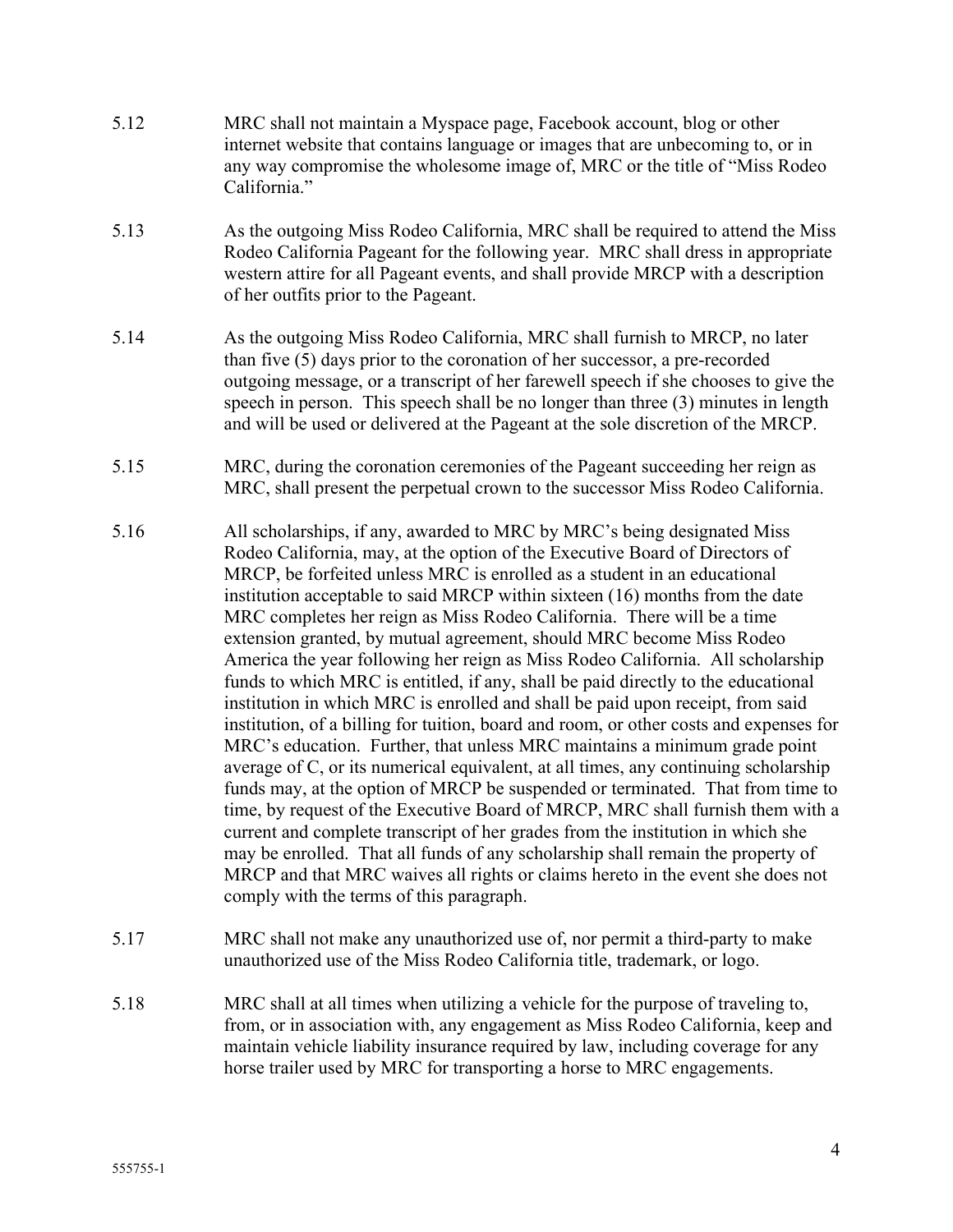### **ARTICLE 6. MRCP RIGHTS AND AUTHORITY**

- 6.1 MRCP shall have the exclusive and complete control of, title to, and the right of copy to all photographs, recordings, pictures, TV appearances, or other media made by MRC as Miss Rodeo California.
- 6.2 MRCP is the sole owner of, and has exclusive and complete control of the "Miss Rodeo California" title, trademark and logo and shall retain all rights hereto. Any unauthorized use of the Miss Rodeo California title, trademark, and/or logo is prohibited.
- 6.3 MRCP shall act as sole agent for all bookings and calendaring of all events for MRC in her capacity as MRC and for the negotiation of fees and traveling expenses, if any, to be reimbursed or paid directly to MRC.
- 6.4 MRCP shall have the right to designate MRC's chaperone and/or traveling companion, if utilized, while MRC is engaged in activities related to her participation in events as Miss Rodeo California.

### **ARTICLE 7. INDEMNIFICATION**

MRC agrees to indemnify, hold harmless and defend MRCP from and against all liabilities, obligations, losses, claims, lawsuits, damages, injuries, costs, expenses, and other detriments whatsoever, including without limitation, all consequential damages and attorney's fees, arising out of, or incident to, the performance under this Agreement by MRC, or MRC's agents, or MRC's duties, obligations, or rights hereunder. The indemnities and assumptions of liabilities and obligations, herein provided for, shall continue in full force and effect, notwithstanding the expirations or termination of the Agreement.

### **ARTICLE 8. MISCELLANEOUS**

- 8.1 This Agreement shall be governed by California law.
- 8.2 Venue for any disputes arising under this Agreement shall be the County in which the Miss Rodeo California Pageant was most recently held.
- 8.3 In the event of any action or proceeding to enforce any of the provisions herein contained by either party hereto against the other, the prevailing party shall be entitled to recover its attorney's fees and court costs reasonably incurred in connection therewith from the other party.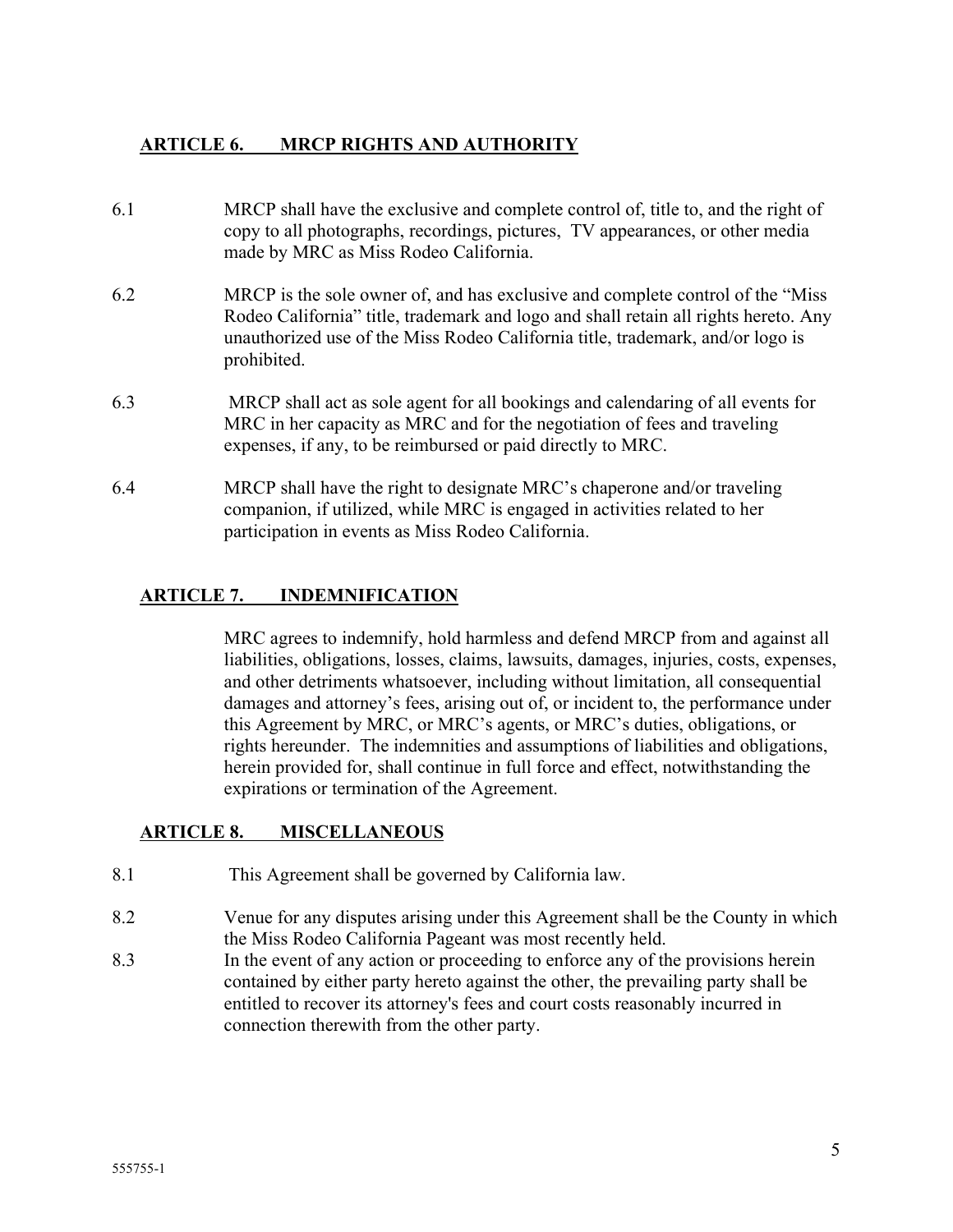- 8.4 No modification, variation, or amendment of this Agreement shall be effective without the written consent of all of the parties to this Agreement at the time of such modification, variation, or amendment.
- 8.5 Time is of the essence of this Agreement.
- 8.6 This Agreement constitutes the entire Agreement between the Parties.

IN WITNESS WHEREOF, I have hereunto set my hand this \_\_\_\_\_\_ day of \_\_\_\_\_\_\_\_\_\_\_\_\_,

 $\mathcal{L}_\text{max}$  , and the contribution of the contribution of the contribution of the contribution of the contribution of the contribution of the contribution of the contribution of the contribution of the contribution of t

Signature, Miss Rodeo California

Signature, MRCP President Date

Witness Date

**EXHIBIT "A"**

 $\mathcal{L}_\text{max}$  , and the contribution of the contribution of the contribution of the contribution of the contribution of the contribution of the contribution of the contribution of the contribution of the contribution of t

 $\mathcal{L}_\text{max}$  , and the contribution of the contribution of the contribution of the contribution of the contribution of the contribution of the contribution of the contribution of the contribution of the contribution of t

6